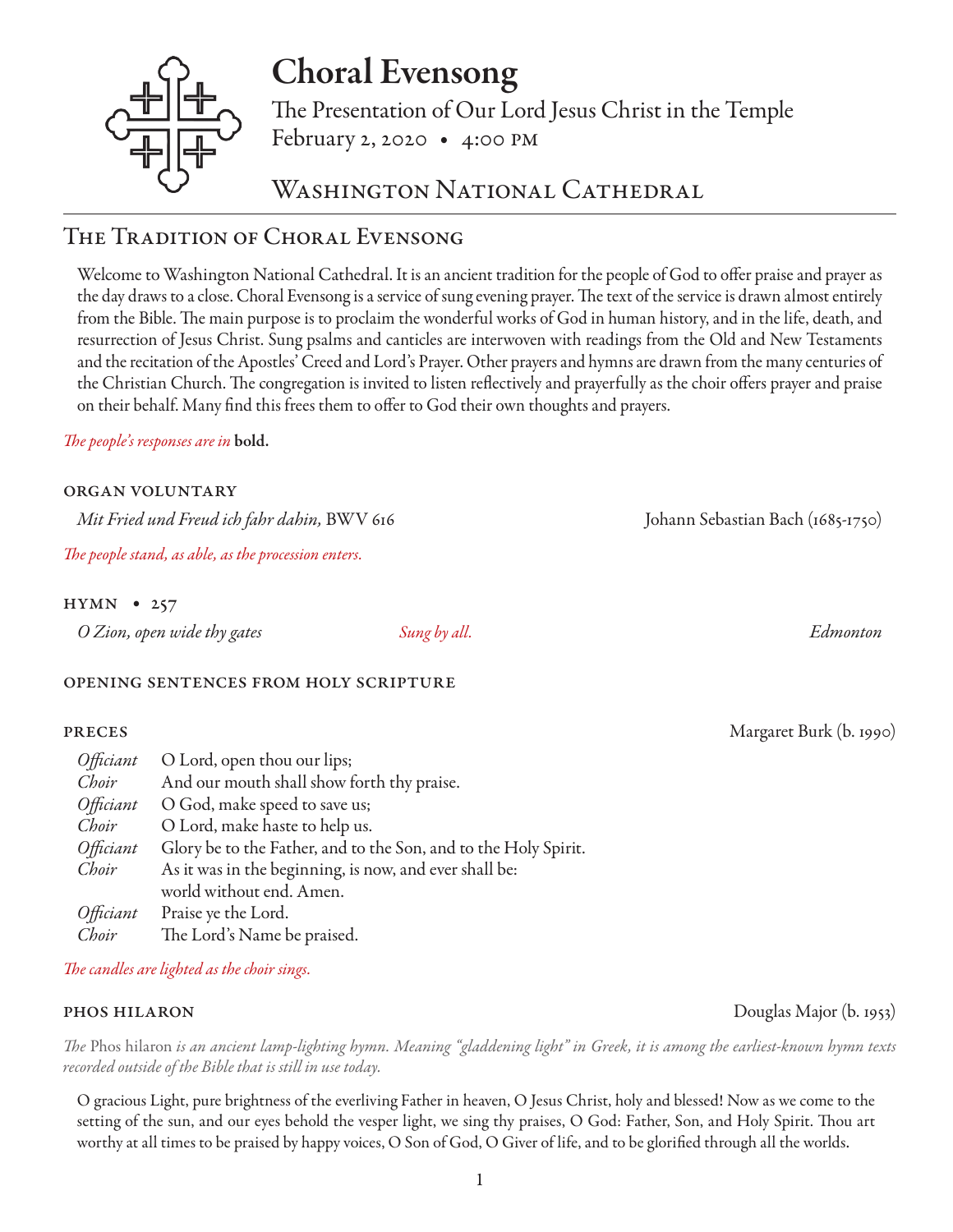*The people are seated as the choir sings the psalm appointed for this evening. The text is found in* The Book of Common Prayer, *pages 651-652 and 711.* 

psalms • 48, 87 chants: Samuel Sebastian Wesley (1810-1876); John Goss (1800-1880)

### first lesson Malachi 3:1-4

*The lesson is read; the people respond,* Thanks be to God.

*The people remain seated as the choir sings.*

magnificat *"Short" Service,* Thomas Tallis (1505-1585)

*The Magnificat is the Blessed Virgin Mary's song of thanksgiving in response to the fact that she will bear the Son of God, fulfilling the promises of the Old Testament.* 

My soul doth magnify the Lord, and my spirit hath rejoiced in God my Savior. For he hath regarded the lowliness of his handmaiden. For behold from henceforth all generations shall call me blessed. For he that is mighty hath magnified me, and holy is his Name. And his mercy is on them that fear him throughout all generations. He hath showed strength with his arm; he hath scattered the proud in the imagination of their hearts. He hath put down the mighty from their seat, and hath exalted the humble and meek. He hath filled the hungry with good things, and the rich he hath sent empty away. He remembering his mercy hath holpen his servant Israel, as he promised to our forefathers, Abraham and his seed for ever. Glory be to the Father, and to the Son, and to the Holy Spirit: as it was in the beginning, is now, and ever shall be, world without end. Amen. *(Luke 1:46-55)* 

second lesson Luke 2:22-40

*The lesson is read; the people respond,* Thanks be to God.

*The people remain seated as the choir sings.* 

#### nunc dimittis *"Short" Service,* T. Tallis

*The* Nunc dimittis *is the song of the aged Simeon, who had been promised by the Holy Spirit that he would not die until he had seen the Messiah. Upon taking the infant Jesus into his arms, Simeon utters these words of thanksgiving.*

Lord, now lettest thou thy servant depart in peace, according to thy word; for mine eyes have seen thy salvation, which thou hast prepared before the face of all people, to be a light to lighten the Gentiles, and to be the glory of thy people Israel. Glory be to the Father, and to the Son, and to the Holy Spirit: as it was in the beginning, is now, and ever shall be, world without end. Amen. *(Luke 2:29-32)*

*The people stand, as able, and face the high altar.*

### THE APOSTLES' CREED *Said by all.*

*The Apostles' Creed grew from statements of belief made by early Christians at their baptism. The Church continues to confess this same faith in the Holy Trinity: Father, Son, and Holy Spirit.*

I believe in God, the Father almighty, creator of heaven and earth. I believe in Jesus Christ, his only Son, our Lord. He was conceived by the power of the Holy Spirit and born of the Virgin Mary. He suffered under Pontius Pilate, was crucified, died, and was buried. He descended to the dead. On the third day he rose again. He ascended into heaven, and is seated at the right hand of the Father. He will come again to judge the living and the dead. I believe in the Holy Spirit, the holy catholic Church, the communion of saints, the forgiveness of sins, the resurrection of the body, and the life everlasting. Amen.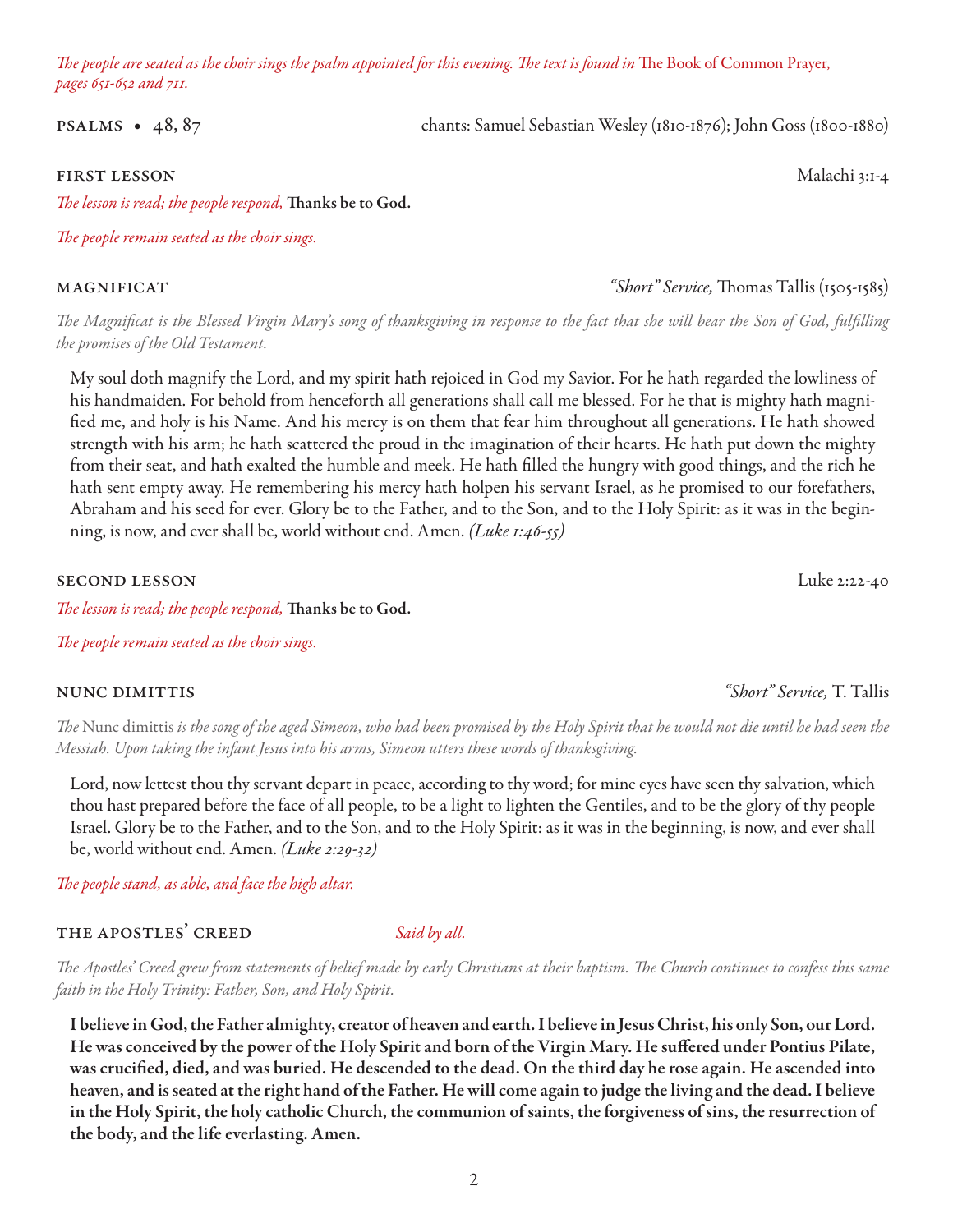| Officiant        | The Lord be with you.       |
|------------------|-----------------------------|
| Choir            | And with thy spirit.        |
| <i>Officiant</i> | Let us pray.                |
| Choir            | Lord, have mercy upon us.   |
|                  | Christ, have mercy upon us. |
|                  | Lord, have mercy upon us.   |

### THE LORD'S PRAYER *Said by all.*

*Found in the Gospels of Matthew and Luke, the Lord's Prayer is the prayer that Jesus taught his disciples when explaining to them how they should pray.*

Our Father, who art in heaven, hallowed be thy Name, thy kingdom come, thy will be done, on earth as it is in heaven. Give us this day our daily bread. And forgive us our trespasses, as we forgive those who trespass against us. And lead us not into temptation, but deliver us from evil. For thine is the kingdom, and the power, and the glory, for ever and ever. Amen.

### suffrages M. Burk

| Officiant        | O Lord, show thy mercy upon us;                   |
|------------------|---------------------------------------------------|
| Choir            | And grant us thy salvation.                       |
| <i>Officiant</i> | O Lord, save the State;                           |
| Choir            | And mercifully hear us when we call upon thee.    |
| Officiant        | Endue thy ministers with righteousness;           |
| Choir            | And make thy chosen people joyful.                |
| Officiant        | O Lord, save thy people;                          |
| Choir            | And bless thine inheritance.                      |
| Officiant        | Give peace in our time, O Lord;                   |
| Choir            | Because there is none other that fighteth for us, |
|                  | but only thou, O God.                             |
| <i>Officiant</i> | O God, make clean our hearts within us;           |
| Choir            | And take not thy Holy Spirit from us.             |

### **COLLECTS**

*From the Latin meaning "to gather," a collect gathers into one the prayers of the congregation.* 

*The officiant sings a series of collects appointed for the day, each followed by a choral Amen. The collects conclude with:* 

| Officiant | Let us bless the Lord. |
|-----------|------------------------|
| Choir     | Thanks be to God.      |

*The people are seated at the invitation of the homilist.* 

homily The Reverend Dr. Wesley S. Williams, Jr.

#### **OFFERING**

*An offering is received to support the Cathedral's ministry of sharing God's love with the world. All are invited to make a gift to help keep the Cathedral strong—either as the plate is passed or texting the dollar amount you wish to give to (202) 856-9005.*